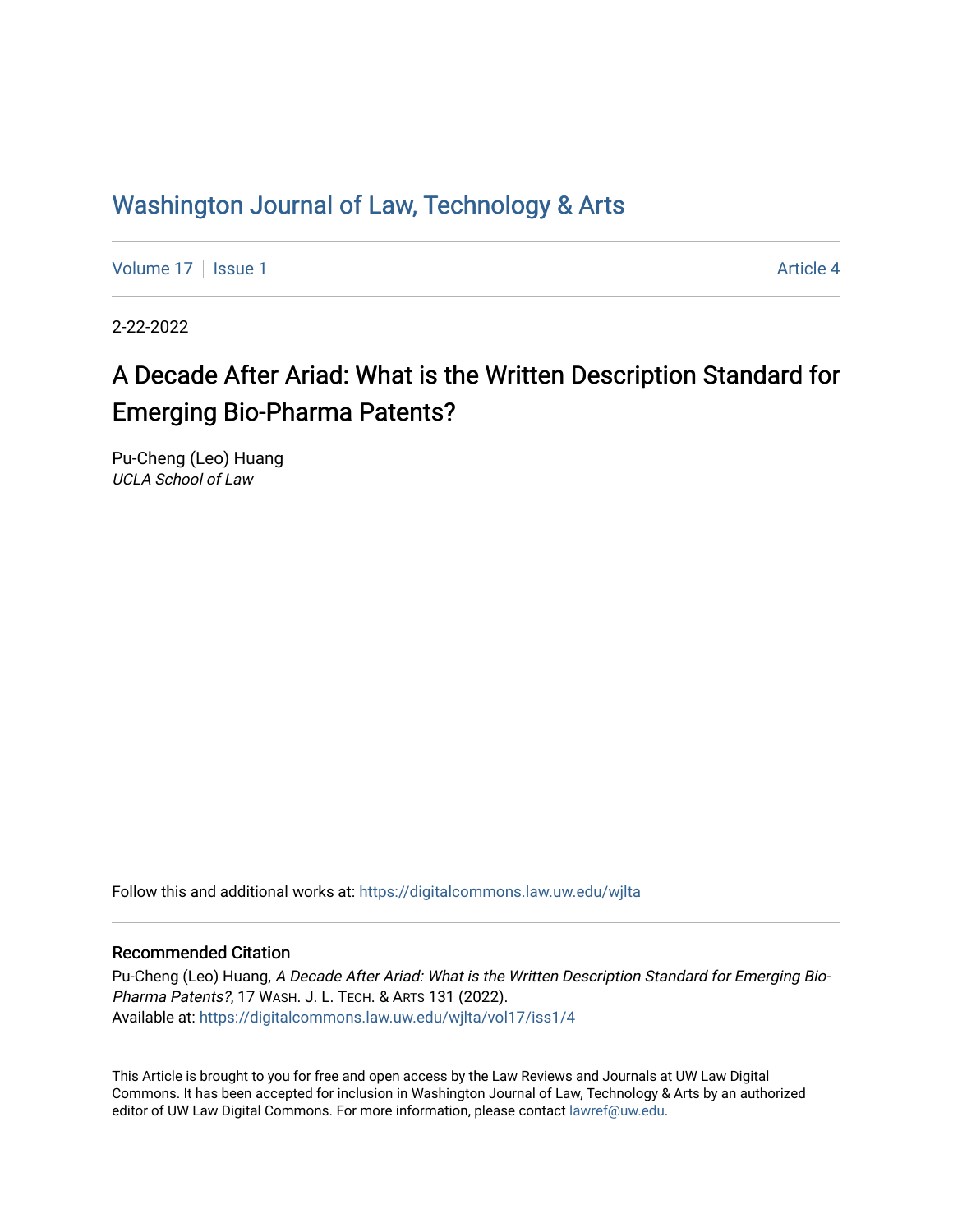#### WASHINGTON JOURNAL OF LAW, TECHNOLOGY & ARTS VOLUME 17, ISSUE 1 WINTER 2022

#### A DECADE AFTER *ARIAD*: WHAT IS THE WRITTEN DESCRIPTION STANDARD FOR EMERGING BIO-PHARMA PATENTS?

#### *Pu-Cheng (Leo) Huang \**

#### **ABSTRACT**

*The Federal Circuit's en banc decision in* Ariad Pharms., Inc. v. Eli Lilly & Co. *diverged from its previous interpretation of the "written description" requirement under 35 U.S.C. § 112. The new requirement mandates inventors to prove that they "actually invented the invention claimed." The court observed that this new requirement is particularly onerous for biotechnological and chemical genus claims where few species have been reduced to practice. The new requirement asks inventors to disclose detailed descriptions for more than one species in the specification to support their genus claims. The heightened standard has massively affected front-end technology research. However, the court never made clear why a heightened standard for genus claims was proposed. Were the claims too broad? Or was the specification too unclear about what the invention was? Or was the timing too early? This article explores the reasoning behind the court's decision in* Ariad *and proposes an interpretation of* Ariad *that resolves this ambiguity and achieves the same objectives as the* Ariad *court.*

<sup>\*</sup> UCLA School of Law, Class of 2022. I would like to thank Professor Douglas Lichtman, Professor Peter Reich, Alan Heinrich, Keith Orso of Irell & Manella LLP, and the editors and staff of the Washington Journal of Law, Technology & Arts.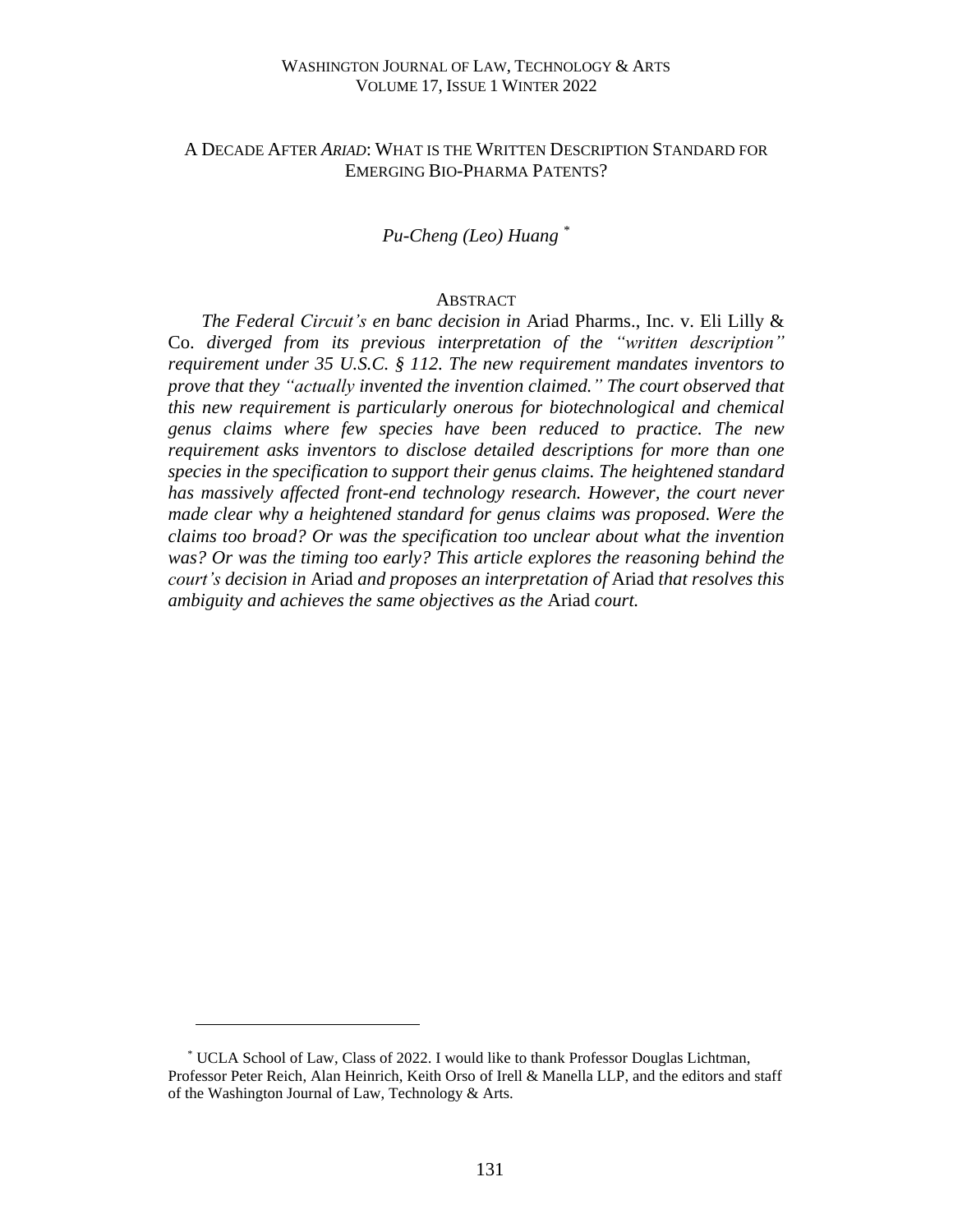### TABLE OF CONTENTS

| II. The Federal Circuit Prohibited Research Plan Patents Before Ariad135                                                                                                                                                              |  |
|---------------------------------------------------------------------------------------------------------------------------------------------------------------------------------------------------------------------------------------|--|
| III. Ariad's Patent was Invalidated as a Research Plan Patent136                                                                                                                                                                      |  |
| IV. The Ariad Court Failed to Articulate a Clear Written Description Standard138<br>A. The Ariad court presented multiple written description standards, which                                                                        |  |
| B. The Ariad court incorrectly concluded that Ariad's patent failed the written<br>description standard from Regents of the University of California139<br>C. The Ariad standard introduces more confusion when a case can be decided |  |
|                                                                                                                                                                                                                                       |  |
| V. The Actual Written Description Standard Used in Ariad: "That the Specification                                                                                                                                                     |  |
| Provides a Reason to Believe the Invention Functions as Claimed"142<br>A. Ariad's patent specification failed to show the PHOSITA that the invention                                                                                  |  |
|                                                                                                                                                                                                                                       |  |
| B. Fair results can be achieved by applying this proposed Ariad standard144                                                                                                                                                           |  |
|                                                                                                                                                                                                                                       |  |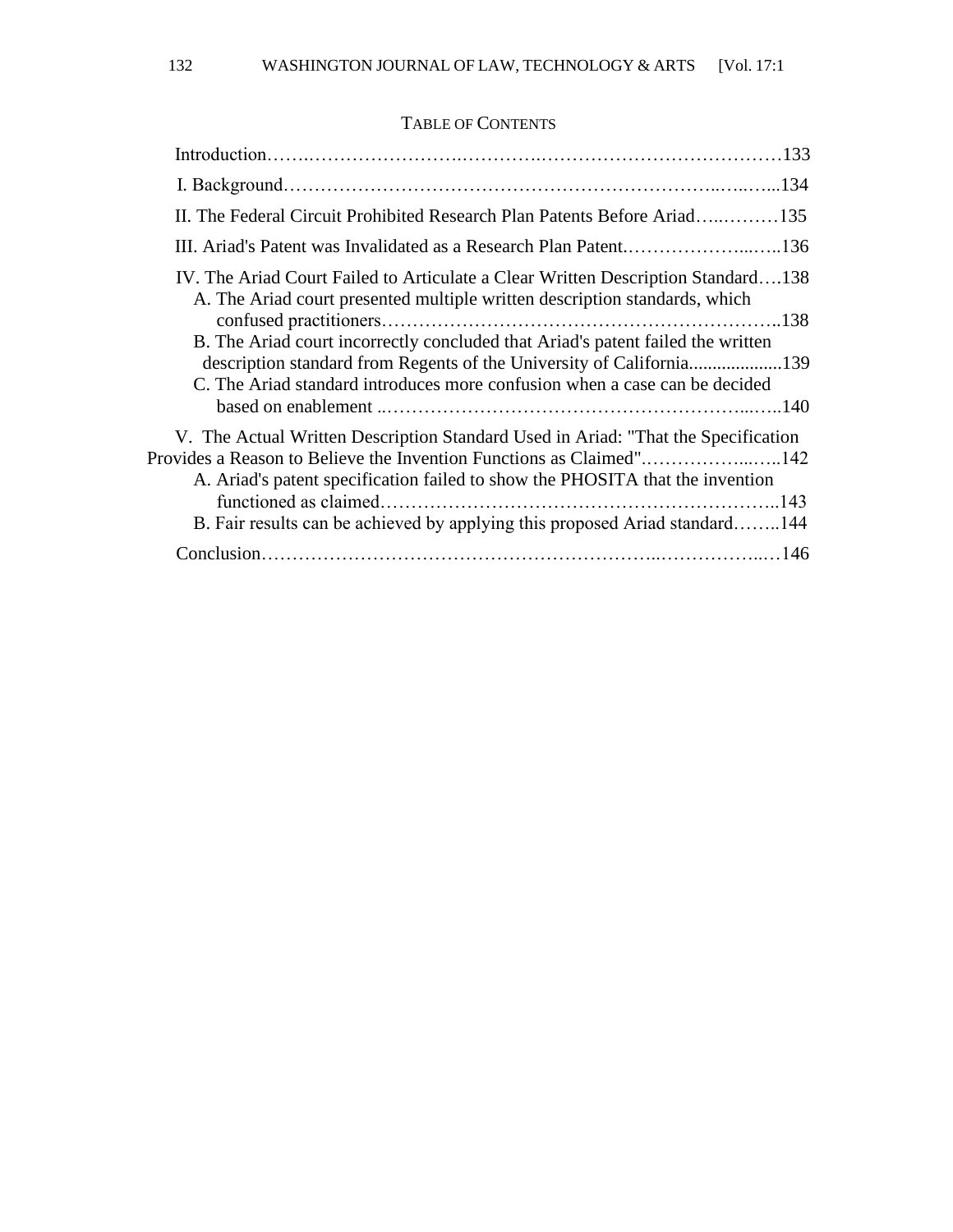#### **INTRODUCTION**

Inventors are incentivized to disclose their invention in exchange for patent protection to exclude others from the market for a period of time. Once disclosed, other researchers may build upon it to advance science and technology. Thus, it is important that the inventor disclose enough details in the patent to allow others to understand and improve the invention.

Patent protection plays an important role in emerging technology fields where research costs and risks are high. However, it is difficult to set a standard for the amount of detailed information that an inventor should disclose so that others in the emerging technology fields can understand and build upon the breakthrough invention because the technology is so advanced that little research has been published. A standard requiring too much detail may delay the disclosure of a technology breakthrough because an inventor must spend more time perfecting the research to collect enough information to file a patent. A standard too low would block innovations because once a patent is awarded, the patentee can stop others from practicing the patented technology.

In 2010, Federal Circuit tried to answer this difficult question in *Ariad v. Eli Lily*. 1 In *Ariad*, a group of researchers discovered that reducing the activity of a gene transcription factor could alleviate symptoms of certain diseases, so they applied for a patent.<sup>2</sup> The patent covered all substances that successfully reduce the activity of the gene transcription factor with genus claims.<sup>3</sup> When the patent was challenged in the Federal Circuit, the court found the patent invalid because the inventors did not disclose enough details in their patent application to support their broad patent claims. <sup>4</sup> Despite its inventors disclosing three ways to achieve the reduction of the activity of the gene transcription factor, the Federal Circuit found that the patent did not meet the written description requirement.<sup>5</sup>

However, the *Ariad* court never identified a reason for why the patent failed the written description requirement, nor did it articulate a clear standard for written description.<sup>6</sup> This ambiguity confused many patent practitioners and commentators, causing uncertainties in investments in advanced biotechnology and pharmaceutical research fields because their breakthrough innovations might not be patentable.

This article aims to provide an explanation to the Federal Circuit's *Ariad* decision, to discern the actual written description standard that the *Ariad* court had in mind, and to examine the effects of *Ariad*'s written description standard.

<sup>&</sup>lt;sup>1</sup> Ariad Pharms., Inc. v. Eli Lilly & Co., 598 F.3d 1336 (Fed. Cir. 2010).

<sup>2</sup> *Id.* at 1340.

<sup>&</sup>lt;sup>3</sup> *Id.* at 1341. Genus claims allow a patentee to claim all substances share a same feature or function. *See* Dmitry Karshtedt, Mark A. Lemley & Sean B, Seymore, The Death of the Genus Claim, 35 HARV. J.L. & TECH. (forthcoming 2022).

<sup>4</sup> *Id.* at 1358.

<sup>5</sup> *Id.*

<sup>6</sup> Dmitry Karshtedt, Mark A. Lemley & Sean B, Seymore, *The Death of the Genus Claim*, 35 HARV. J.L. & TECH. (forthcoming 2022).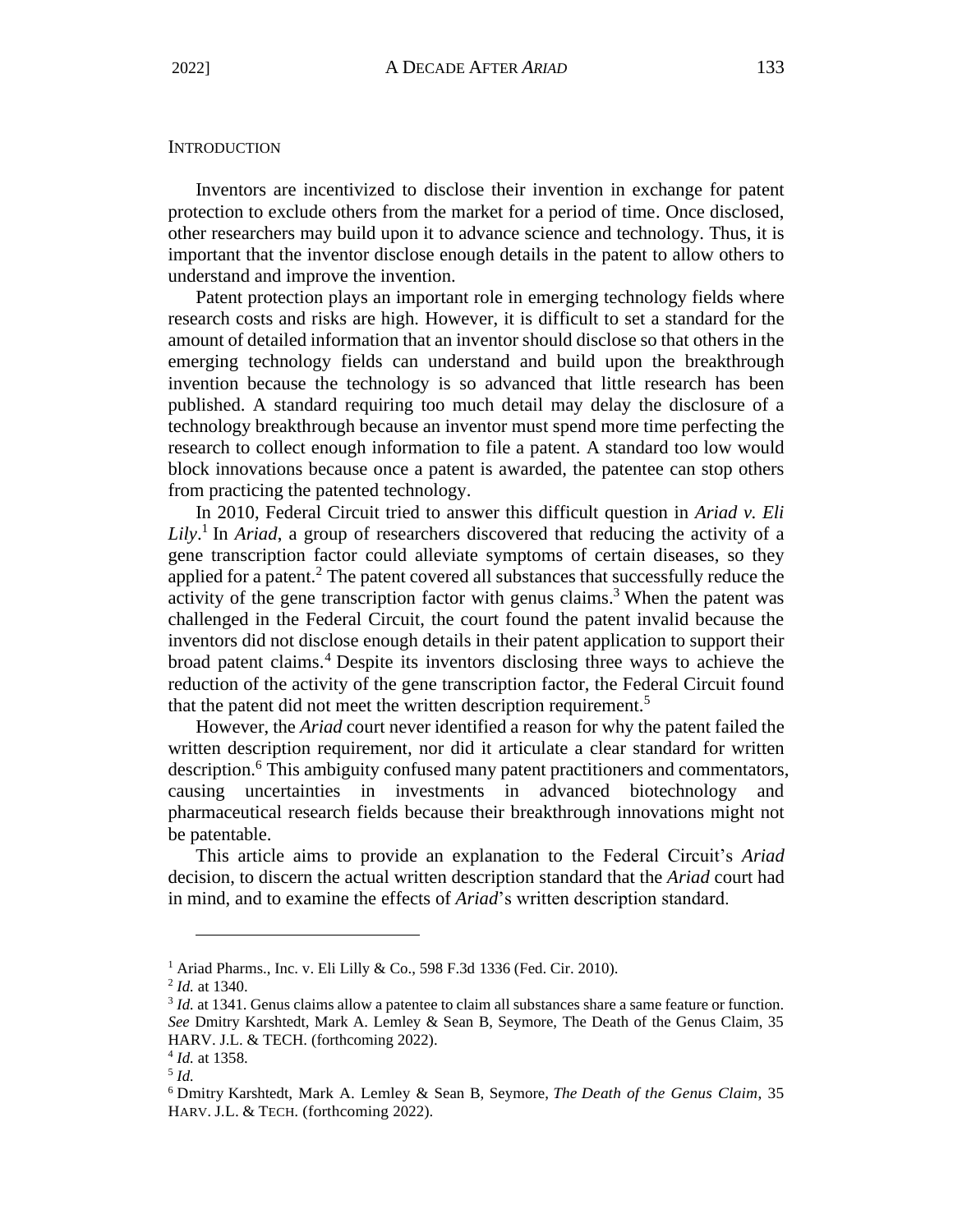134 WASHINGTON JOURNAL OF LAW, TECHNOLOGY & ARTS [Vol. 17:1

This article will first introduce the basics of genus claims, the statutory requirements under 35 U.S.C. § 112, and the PHOSITA standard. It will then discuss three Federal Circuit cases predating *Ariad* which demonstrate the Federal Circuit's position against research plan patents. After this, the article will establish that the *Ariad* court invalidated Ariad's patent because the patent was a research plan patent by examining the *Ariad*'s *en banc* opinion, appellant and appellee briefs, amicus briefs, and oral arguments. The uncertainty and ambiguities created by *Ariad*'s amorphous written description standard will then be discussed. Finally, the article will conclude by proposing a workable written description standard that is compatible with *Ariad* and its progeny.

#### I. BACKGROUND

In patent law, patentees use claims to define the boundaries of exclusion. Genus claims are patent claims that cover not just one specific substance but a group of related substances and provide a broad scope of patent protection.<sup>7</sup> With genus claims, a patentee can cover different species of chemicals or structures with functional language or a description of any general common quality.<sup>8</sup> For example, instead of claiming screws, staples, nails, glue, and so on, one can use functional terms such as "fastener" to include different connecting mechanisms. The genus claiming technique is particularly useful in unpredictable fields such as pharmaceuticals and biotechnology because a minor variation to a molecule would still fall under the claim scope of the patent.<sup>9</sup> Despite the benefits of genus claims, they present a challenging question for the courts: How much detail should a patentee include in their specification (the descriptive part of the patent document)<sup>10</sup> to support a genus claim in unpredictable fields? The following statute sheds light on this question:

[t]he specification shall contain a *written description* of the invention, and of the manner and process of making and using it, in such full, clear, concise, and exact terms as to *enable* any person skilled in the art to which it pertains, or with which it is most nearly connected, to make and use the same, and shall set forth the best mode contemplated by the inventor or joint inventor of carrying out the invention. $11$ 

However, the Federal Circuit's interpretation of the statute generates further debate about whether its language includes merely a single "enablement" requirement or whether a separate "written description" is also embedded in the requirements of the statute.<sup>12</sup> This is a difficult question that patent attorneys, and even federal judges, hold inconsistent opinions about.

<sup>7</sup> *Id*.

<sup>8</sup> *Id.*

<sup>9</sup> *Id.*  $10 \, \text{Id}$ 

<sup>11</sup> 35 U.S.C. § 112(a) (2012).

<sup>12</sup> Donald S. Chisum, *Written Description of the Invention:* Ariad *(2010) and the Overlooked Invention Priority Principle*, 2010 PATENTLY‐O PATENT L.J. 72 (2021).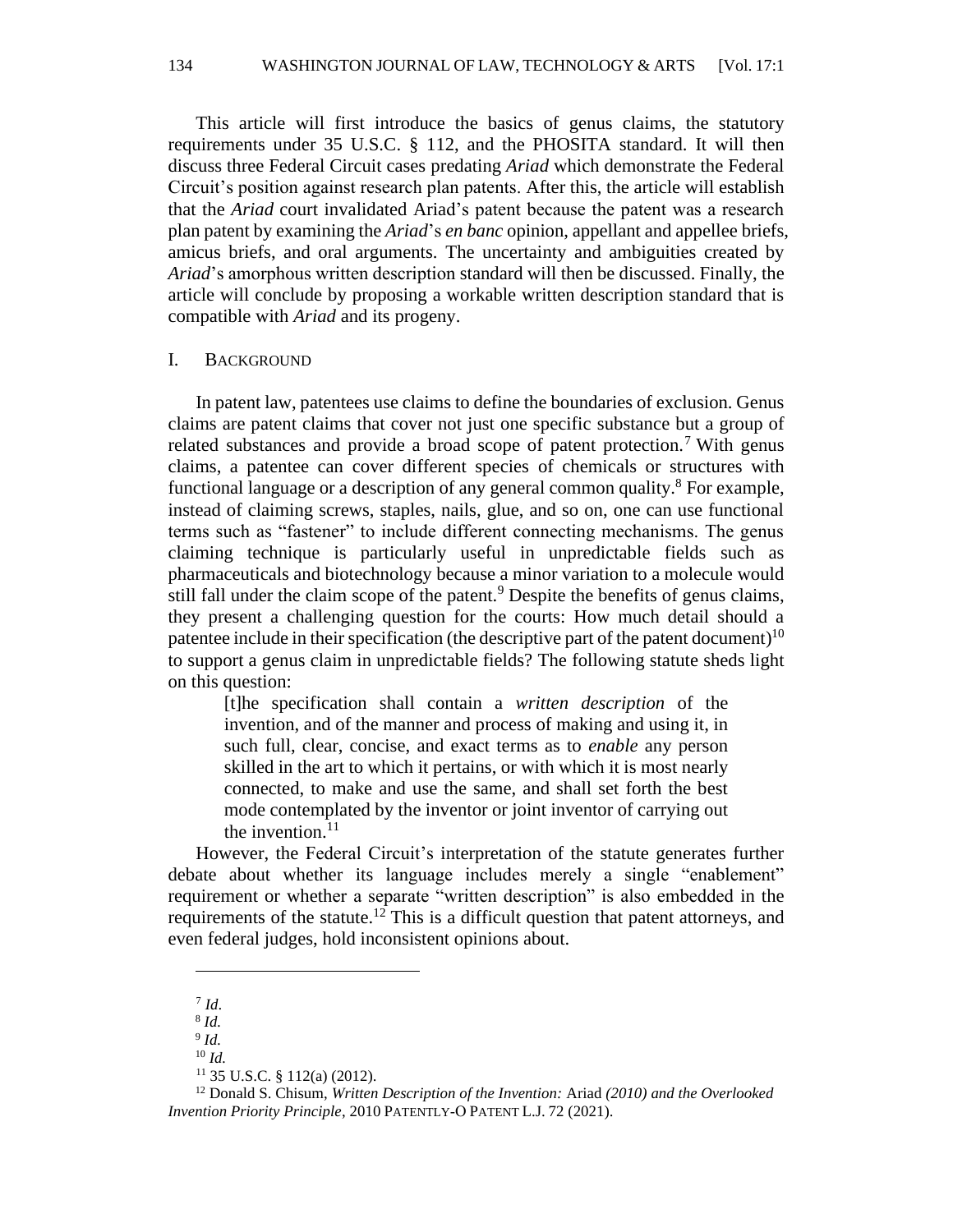In most cases, if a patent applicant has "enabled" the invention, it has also satisfied the "written description" requirement.<sup>13</sup> In some situations, however, a patent applicant may have "enabled" its invention yet failed to "describe" the invention with enough detail in the specification.<sup>14</sup> For example, " $[*c*]$ onsider the case where the specification discusses only compound A . . . This might very well enable one skilled in the art to make and use compounds B and C, yet the class consisting of A, B, and C has not been described."<sup>15</sup>

The dispute over whether a separate written description was required was put to rest in *Ariad,* where the Federal Circuit held that the statutory language includes both an "enablement" requirement and a "written description" requirement.<sup>16</sup> The court held that the enablement requirement compels the patentee to teach a person having ordinary skill in the art (PHOSITA) to make and use the invention. In contrast, the written description requirement ensures that the patentee includes enough detail in the specification for the PHOSITA to conclude that "the inventor invented the claimed invention."<sup>17</sup> Before discussing the tongue-twister-sounding standard, the inventor invented the claimed invention, it is worth introducing the PHOSITA standard.

The PHOSITA standard is one of the hallmarks of patent law. Its use in patent law is similar to the "reasonable person" standard used in common law tort cases to determine liability. For example, if a truck driver with worn tires caused a series of car accidents on a highway, the court will ask whether a reasonable driver, rather than a cautious driver, would have known that driving with worn tires creates a danger to the public. Following similar logic, Congress holds that a PHOSITA, neither an expert nor a layperson, is in the best position to judge a patent. As with the reasonable person standard, PHOSITA refers to an imaginary person, and there is no PHOSITA out there that a court can summon for a patent case.

The term PHOSITA is also widely used in patent law. For example, to determine whether an invention is too obvious, the statute recommends turning to a PHOSITA.<sup>18</sup> Additionally, to ensure that the patentee has disclosed adequate detail about her invention, a court or the United States Patent and Trademark Office (USPTO) must ask what a PHOSITA would think.

#### II. THE FEDERAL CIRCUIT PROHIBITED RESEARCH PLAN PATENTS BEFORE *ARIAD*

Before *Ariad*, the Federal Circuit ruled against issuing patents for "research plans" three times, the first of which came early in 1993. <sup>19</sup> In *Fiers v. Revel*, the court observed the problem of granting patents to research plans and explained that the patent system exists to promote disclosure of inventions, not research plans.<sup>20</sup>

<sup>13</sup> *Ariad*, 598 F.3d at 1352.

<sup>14</sup> *See* In re DiLeone, 436 F.2d 1404, 1405 n. 1 (1971).

<sup>15</sup> *Id.*

<sup>16</sup> *Ariad*, 598 F.3d at 1336.

<sup>17</sup> *Id.* at 1352.

<sup>18</sup> 35 U.S.C. § 103 (2012).

<sup>19</sup> Fiers v. Revel, 984 F.2d 1164, 1169 (Fed. Cir. 1993).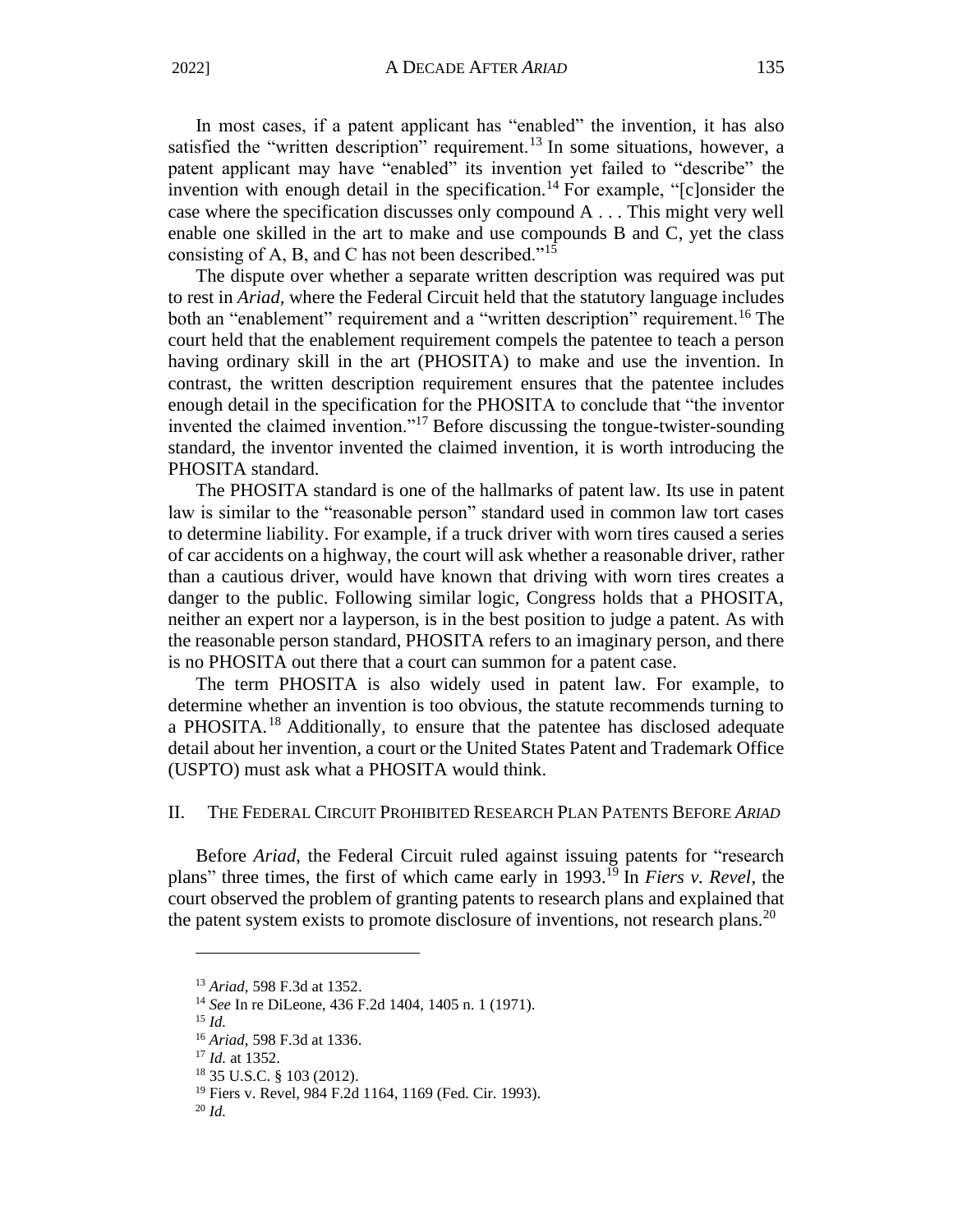The Federal Circuit ruled against research plans again in *Regents of the Univ. of California*, where it held that an adequate written description for a chemical genus claim "requires a precise definition, such as by structure, formula, chemical name, or physical properties".<sup>21</sup>

In *Regents of the Univ. of California*, University of California (UC) inventors discovered complementary DNA (cDNA) that encodes insulin in rats.<sup>22</sup> They filed an application that described the structure of rat cDNA and attempted to enumerate the cDNA structures for insulin in all mammals, as opposed to just rats.<sup>23</sup> They aimed to include human insulin in their patent, which has a greater commercial value than rat insulin. The court invalidated the mammalian insulin cDNA claim for inadequate written description, even though the UC inventors had identified one species (cDNA for rat insulin) within the genus. $^{24}$ 

To meet the written description requirement of the mammalian insulin cDNA claim, the specification needed to "define any structural features commonly possessed by members of the genus that distinguish them from others," so that a PHOSITA could recognize the identity of members of the genus.<sup>25</sup> The court also noted a functional definition is insufficient for defining a genus because it indicates only what the genus does, not what it is.<sup>26</sup>

The Federal Circuit reaffirmed that research plans are not suitable for patents in *University of Rochester v. G.D. Searle & Co.*, when the court rejected a patent directed toward a method of "selectively inhibiting PGHS-2 activity in a human host by administering a nonsteroidal compound that selectively inhibits the activity of the PGHS-2 gene product to or in a human host in need of such treatment."<sup>27</sup> The court reasoned there was no evidence that a PHOSITA would be able to identify such a compound based on the disclosure of the patent, and this was nothing more than "a research plan for trying to find it."<sup>28</sup>

#### III. ARIAD'S PATENT WAS INVALIDATED AS A RESEARCH PLAN PATENT

In *Ariad Pharms. Inc. v. Eli Lilly & Co*., the Federal Circuit was also wary about granting patent protection to research plans.<sup>29</sup> Their caution was evident in the *en banc* majority opinion and the oral argument.

In *Ariad*, a group of MIT and Harvard researchers discovered that reducing the activity of NF-êB, a gene transcription factor, could reduce the symptoms of certain diseases. They filed a patent application in 1989, disclosing their discoveries and claiming methods for reducing NF-êB activity in a cell.<sup>30</sup> The method claims are

*<sup>21</sup>* Regents of the Univ. of Cal. v. Eli Lilly & Co., 119 F.3d 1559, 1566 (Fed. Cir. 1997).

<sup>22</sup> *Id.* at 1562-63.

<sup>23</sup> *Id.* at 1562-63.

<sup>24</sup> *Id.* at 1575.

<sup>25</sup> *Regents*, 119 F.3d at 1568.

<sup>26</sup> *Id.*

<sup>&</sup>lt;sup>27</sup> Univ. of Rochester v. G.D. Searle & Co., 358 F.3d 916, 918 (Fed. Cir. 2004).

<sup>28</sup> *Id.* at 927.

<sup>29</sup> *Ariad*, 598 F.3d at 1351.

<sup>30</sup> *Id.* at 1340-41.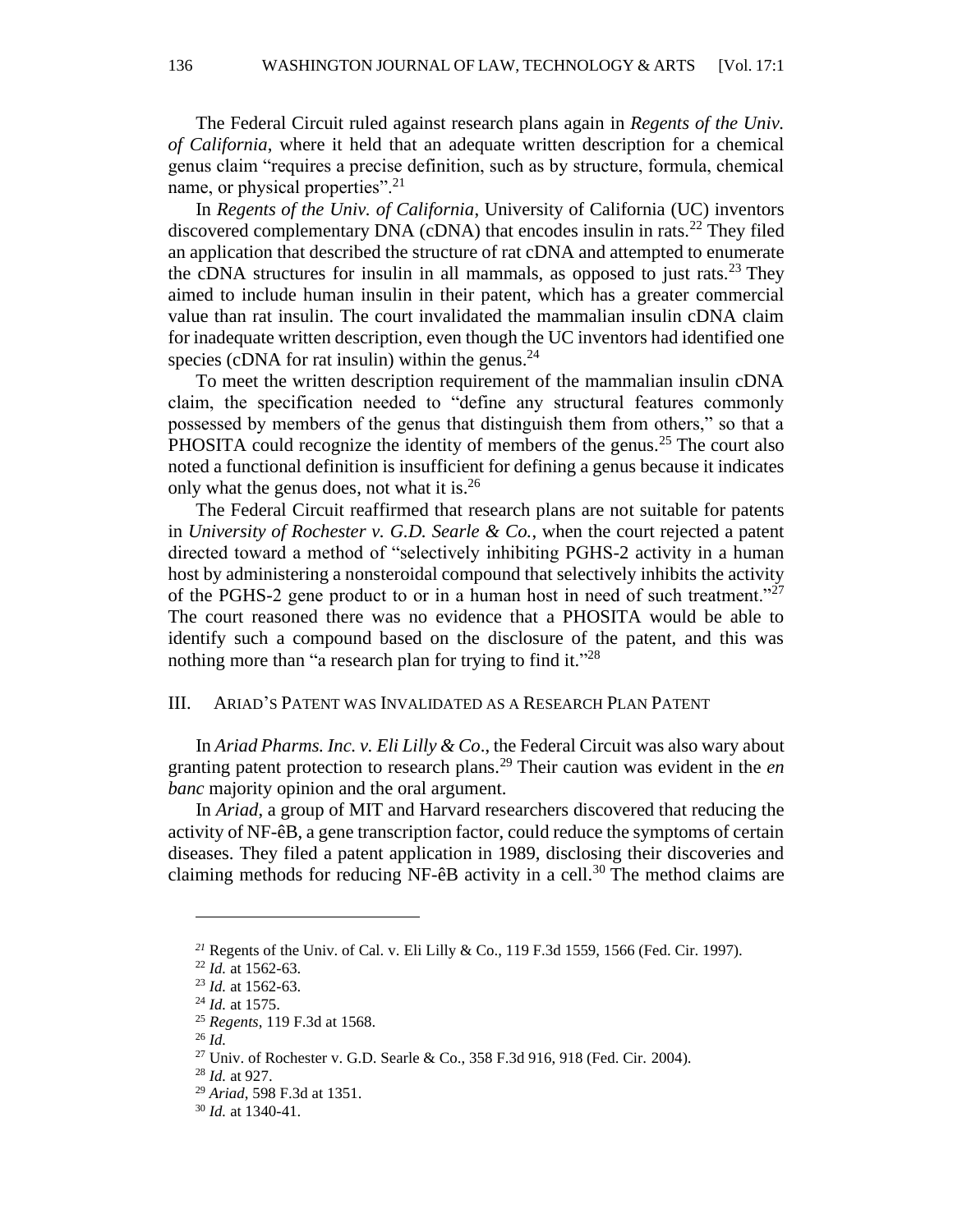considered genus claims because they cover all substances that successfully reduce  $NF$ -êB activity.<sup>31</sup> To support their claims, the researchers disclosed three classes of molecules within the genus.  $32$  The patent was then assigned to Ariad Pharmaceuticals (Ariad).<sup>33</sup>

In 2002, Ariad sued Eli Lilly for patent infringement in the United States District Court for the District of Massachusetts.<sup>34</sup> At trial, a jury found patent infringement, and Eli Lilly appealed.<sup>35</sup> A panel of the Federal Circuit reversed the decision and considered Ariad's patent invalid for lack of written description.<sup>36</sup> In response, Ariad petitioned the court for an *en banc* review of the case,<sup>37</sup> arguing that its patent's description was sufficient.

The Federal Circuit granted Ariad's petition. In its *en banc* opinion, the court first affirmed that 35 U.S.C. § 112 includes both written description and enablement requirements.<sup>38</sup> The court then observed that Ariad's patent claims were broad and contained functional language,  $39$  and ultimately determined that Ariad's patent was invalid because it failed to meet the written description requirement.<sup>40</sup> However, the *en banc* opinion never clarified why Ariad's genus claims failed to meet the written description requirement.<sup>41</sup> The ambiguity confused many scholars and patent practitioners.

In light of Ariad's case history and oral arguments, this article contends that the Federal Circuit rejected Ariad's patent because it was essentially a research plan patent. As discussed above, the Federal Circuit aims to prevent patents on research plans and unfinished inventions, and in *Ariad's* oral arguments, the court voiced its anxiety about patenting a "research hypothesis" and "an unfinished invention."<sup>42</sup> The *en banc* opinion further supports this interpretation, as the court emphasized precedents that prevent patents on basic research.<sup>43</sup>

In oral arguments, Eli Lilly contended that "not all the ideas are legally sufficient conceptions . . . [like] research plans . . . , and it's up to the court to look at what's in that patent and determine whether this inventor actually invented what he is now claiming."<sup>44</sup> Furthermore, a judge asked Ariad, "Isn't this case about

<sup>31</sup> *Id.* at 1341.

<sup>32</sup> *Ariad*, 598 F.3d at 1355.

<sup>33</sup> Appellee Br. at 1.

<sup>34</sup> *Ariad*, 598 F.3d at 1355.

<sup>35</sup> *Id.* at 1341.

<sup>36</sup> *Id.*

<sup>37</sup> *Id.*

<sup>38</sup> *Id.* at 1344.

<sup>39</sup> *Id.* at 1348.

<sup>40</sup> *Id.* at 1358.

<sup>41</sup> Dmitry Karshtedt et al., *The Death of the Genus Claim*, 35 HARV. J.L. & TECH. (forthcoming 2022).

<sup>42</sup> Oral Argument at 1:01:42, Ariad Pharms., Inc. v. Eli Lilly & Co., 598 F.3d 1336 (2010) (No. 08-1248), https://cafc.uscourts.gov/home/oral-argument/listen-to-oral-arguments/.

<sup>43</sup> *Ariad*, 598 F.3d at 1353–54.

<sup>44</sup> Oral Argument at 13:30, Ariad Pharms., Inc. v. Eli Lilly & Co., 598 F.3d 1336 (2010) (No. 08-1248), https://cafc.uscourts.gov/home/oral-argument/listen-to-oral-arguments/.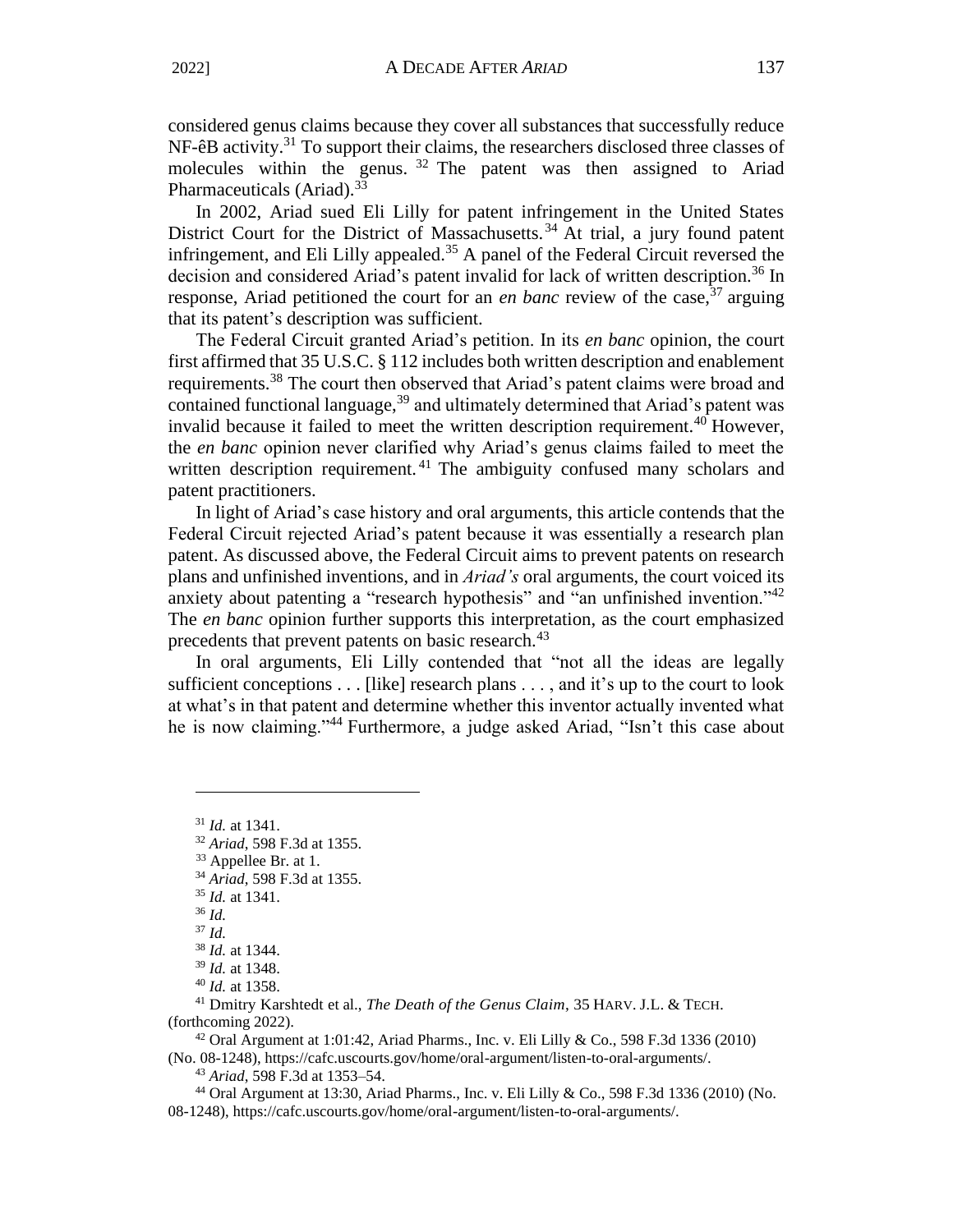where you draw the line between research plan and invention?"<sup>45</sup>

The *en banc* opinion also discussed the policy rationale for rejecting research plan patents. The Federal Circuit explained research plan patents "would impose costs on downstream research, discouraging later invention."<sup>46</sup> The court further clarified that "the goal [of patent law] is to get the right balance between upstream and downstream innovation," and that "written description doctrine does so by giving the incentive to the actual invention and 'not attempts to preempt the future before it has arrived."<sup>47</sup>

#### IV. THE *ARIAD* COURT FAILED TO ARTICULATE A CLEAR WRITTEN DESCRIPTION **STANDARD**

Many patent attorneys were perplexed as to why the *Ariad* court applied the "written description" requirement to reject Ariad's patent claims, but not "enablement." The *Ariad* court did not reach "enablement" analysis in its decision, rather, they rejected the patent by extending the written description requirement to a patent's originally filed application. As pointed out by Judge Linn in his dissent, "if a person of ordinary skill is enabled to make and use a novel and nonobvious invention clearly recited in the claims, I fail to see how that invention can be said to 'have not been invented' or be in need of some undefined level of additional description."<sup>48</sup> Judge Linn argued the case should have been decided on enablement grounds, and the majority "fail[ed] to tether [the] written description requirement to a workable legal standard."<sup>49</sup>

#### *A. The* Ariad *court presented multiple written description standards, which confused patent practitioners.*

The majority decreed that a patent specification must show the inventor "actually invented the invention claimed" when the application was filed.<sup>50</sup> Nevertheless, the meaning of the phrase "actually invented the invention claimed" remains unclear to commentators and practitioners.<sup>51</sup> As Judge Linn also mentioned, commentators have noted how "variable and confusing" the written description test has become—opining that a patent specification requires the inventor to demonstrate "possession," that they "invented what is claimed," and that a PHOSITA is able to "visualize or recognize" the claimed subject matter.<sup>52</sup>

Moreover, Judge Linn observed that the written description standard used by

<sup>45</sup> Oral Argument at 1:01:42, Ariad Pharms., Inc. v. Eli Lilly & Co., 598 F.3d 1336 (2010) (No. 08-1248), https://cafc.uscourts.gov/home/oral-argument/listen-to-oral-arguments/.

<sup>46</sup> Ariad Pharms., Inc. v. Eli Lilly & Co., 598 F.3d 1336, 1353 (Fed. Cir. 2010).

<sup>47</sup> *Id.*

<sup>48</sup> *Id.* at 1368.

<sup>49</sup> *Id.* at 1367.

<sup>50</sup> *Id.* at 1351.

<sup>51</sup> Donald S. Chisum, *Written Description of the Invention:* Ariad *(2010) and the Overlooked Invention Priority Principle*, 2010 PATENTLY‐O PATENT L.J. 72 (2021).

<sup>52</sup> Ariad Pharms., Inc. v. Eli Lilly & Co., 598 F.3d 1336, 1353 (Fed. Cir. 2010).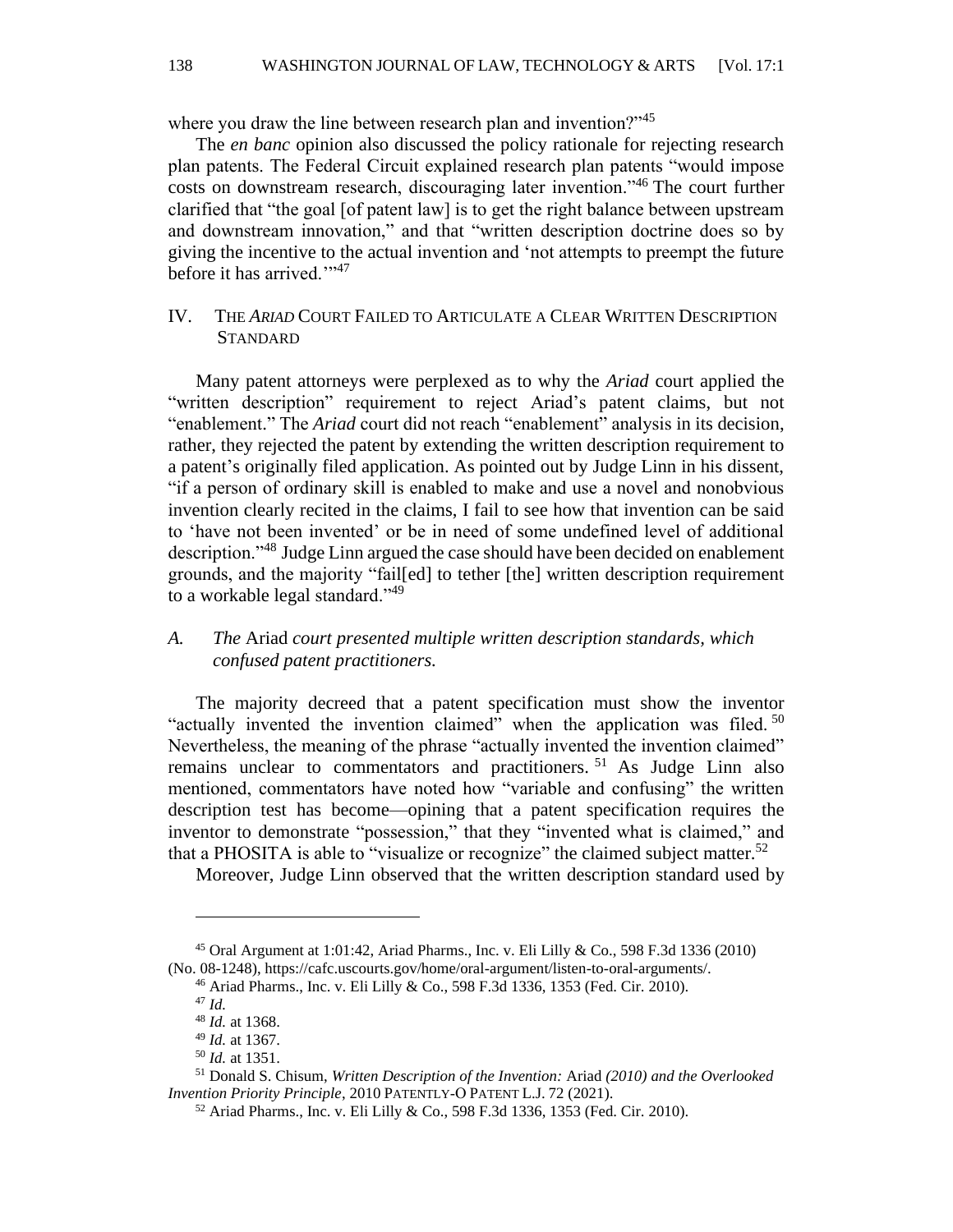the majority was not altogether different from enablement. The majority stated that "the level of detail required to satisfy the written description requirement varies depending on the nature and scope of the claims and on the complexity and predictability of the relevant technology." <sup>53</sup> These considerations, however, mirror the *Wands*<sup>54</sup> factors for enablement, which include "the nature of the invention," "the breadth of the claims," and "the predictability or unpredictability of the art."<sup>55</sup>

The similarities between the Ariad court's written description standard and enablement introduced confusion. It remained unclear to patent practitioners under what circumstance an enabled patent would fail to meet the written description requirement.

#### *B. The* Ariad *court incorrectly concluded that Ariad's patent failed the written description standard from* Regents of the University of California.

The *Ariad* court applied the written description standard from *Regents of the University of California v. Eli Lilly & Co.* ("UC") to police Ariad's broad genus claim.

In UC, the Federal Circuit held a sufficient description of a genus requires the disclosure of either (1) a representative number of species falling within the genus's scope or (2) structural features common to genus members, such that PHOSITA can "visualize or recognize" genus members.<sup>56</sup> Both standards aimed to ensure that an inventor possesses enough knowledge of the claimed genus before the filing date.

However, neither of these standards explain why Ariad's patent failed to meet the written description requirement. Ariad's specification disclosed three classes of molecules that could potentially reduce NF-êB activity. We must remember that the patent was a cutting-edge breakthrough. Early disclosure of technology breakthroughs such as curing cancer should be encouraged because it allows other inventors to further develop and perfect the new innovation. So, the typical speciesgenus dichotomy should apply differently to breakthroughs where conventionally insufficient representative species are actually representative in terms of the § 112 written description requirement as applied to this case. Thus, three classes of species should be representative when the patent involves technology breakthroughs.

The common structural features standard is less helpful for functional claims like those in *Ariad*. In some cases, there might be no apparent common structure for a genus. For example, there are many ways to fasten objects, and it would be difficult to think of the structural features that staples, nails, and glue have in common. Similarly, the three disclosed classes of species in Ariad's patent

<sup>53</sup> *Id.* at 1368.

<sup>54</sup> In re Wands, 858 F.2d 731 (Fed.Cir.1988).

<sup>55</sup> *Ariad*, 598 F.3d at 1368.

<sup>56</sup> Regents of the Univ. of California v. Eli Lilly & Co., 119 F.3d 1559, 1568-69 (Fed. Cir. 1997).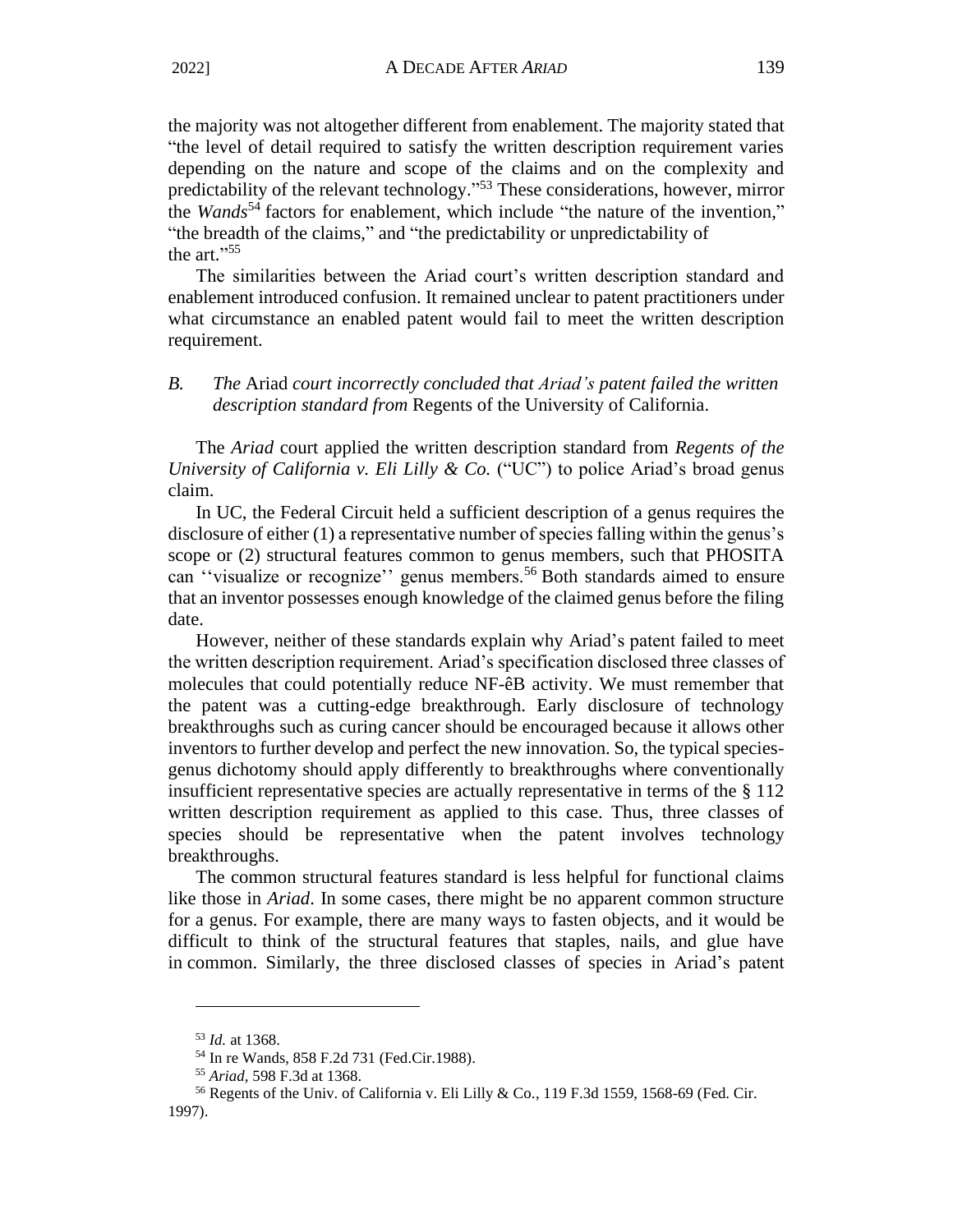probably do not share any common structural feature. But the lack of common structural features does not undermine the scientific contribution of disclosing that interfering with NF-êB activity could achieve therapeutically beneficial results.

Therefore, the Ariad court should not have found that Ariad's patent failed the UC written description requirement because Ariad's patent arguably satisfied the requirement by disclosing a representative number of species.

#### *C. The* Ariad *standard introduces more confusion when a case can be decided based on enablement.*

A few years after *Ariad*, patent practitioners began to see the complexity of applying the Ariad written description standard. The Federal Circuit, again, faced a pharmaceutical genus claim challenge in Idenix Pharmaceuticals v. Gilead Science.

Idenix Pharmaceuticals sued Gilead Science for patent infringement. The patent at issue directed toward a method of treating the hepatitis C virus (HCV) by administering nucleoside compounds with a specific chemical and stereochemical structure.<sup>57</sup> The claimed nucleosides contain a ring with five carbon atoms.<sup>58</sup> At each carbon atom, there can be substituent atoms (e.g., OH) in either the "up" or "down" position. <sup>59</sup> This structure is illustrated below (a 2'-down and 3'-down position):



The following is Idenix's independent claim<sup>60</sup> for this patent:

1. A method for the treatment of a hepatitis C virus infection, comprising administering an effective amount of a purine or pyrimidine β-D-2'-methyl-ribofuranosyl nucleoside or a phosphate thereof, or a pharmaceutically acceptable salt or ester thereof.<sup>61</sup>

<sup>57</sup> Idenix Pharms. LLC v. Gilead Scis. Inc., 941 F.3d 1149 (Fed. Cir. 2019), *cert. denied*, 141 S. Ct. 1234 (2021).

<sup>58</sup> *Id.* at 1154.

<sup>59</sup> *Id.*

<sup>60</sup> An independent claim is a standalone claim that contains all the limitations necessary to define an invention. Claim Drafting, USPTO Invention-Con 2019 (Sep. 12, 2019).

<sup>61</sup> *Id.* at 1155.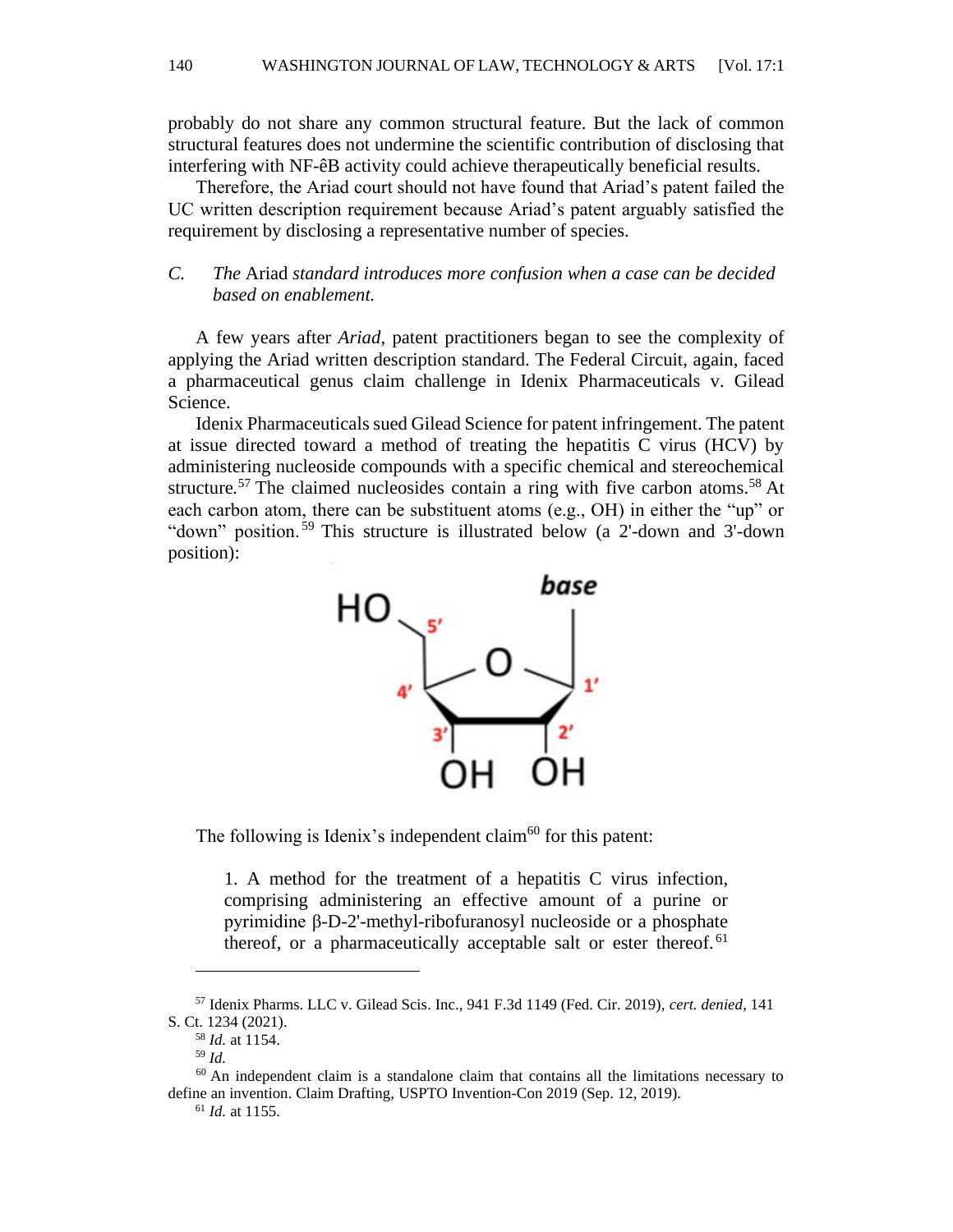#### 2022] A DECADE AFTER *ARIAD* 141

The district court determined the structural limitation "β-D-2'-methylribofuranosyl nucleoside" to require a methyl group at the 2'-up position, but this claim construction allows nearly any imaginable substituent at the 2'-down position.<sup>62</sup> Gilead objected to the district court's claim construction.<sup>63</sup> Gilead's HCV drug indeed has the five-carbon sugar structure, but instead of a hydroxyl group (-OH), it has fluorine (F) at the 2'-down position.<sup>64</sup> Gilead argued that Idenix could not enable the full scope of 2'-methyl-up nucleosides because the patent only described nucleosides having the hydroxyl group at the 2'-down position.<sup>65</sup>

The Federal Circuit, however, contended that the amount of experimentation required to determine which 2'-methyl-up nucleosides meet the claimed feature would be very high, favoring a finding of non-enablement.<sup>66</sup> The Federal Circuit also found that Idenix's patent failed the *Ariad* written description standard, as it did not provide sufficient "blaze marks" to direct a PHOSITA to the specific subset of 2'-methyl-up nucleosides that are effective in treating  $HCV<sup>67</sup>$ . The court reasoned that Idenix provided lists or examples of supposedly effective nucleosides but did not explain what makes them effective.<sup>68</sup> As a result, a PHOSITA would not have any meaningful guidance about which compounds, beyond the examples and formulas, would provide the same result.<sup>69</sup> Therefore, despite the many examples and formulas presented in the application, Idenix's patent had an inadequate written description to support the broad claims of using nucleosides, especially the undisclosed nucleosides that could also treat  $HCV$ .<sup>70</sup>

Judge Newman filed a dissenting opinion in this case. She argued that Idenix's claim should not fail enablement simply because "the large number of unclaimed chemical variants in the specification are not described, not synthesized, and not tested for antiviral activity."<sup>71</sup> She opined that a reasonable jury could have understood the claims as directed toward the specific nucleosides that are described in the specification. Further, the "billions and billions" of unsynthesized and unevaluated variants are irrelevant. Thus, the specific claimed compounds met the enablement requirement in § 112.

Likewise, this article contends that Idenix's claims met the enablement requirement. Reading the claim alongside its specification, a PHOSITA would recognize the specific compounds invented. The claim's scope would then be limited to those specific compounds, and whether those specific compounds covered Gilead's fluorine (F) variant would be a question for the jury. The patent should not be invalidated for lack of enablement as it sufficiently demonstrated

<sup>62</sup> *Id.* <sup>63</sup> *Id.* at 1155. <sup>64</sup> *Id.* <sup>65</sup> *Id.* <sup>66</sup> *Id.* at 1157. <sup>67</sup> *Id.* at 1164. <sup>68</sup> *Id.* <sup>69</sup> *Id.* <sup>70</sup> *Id.* <sup>71</sup> *Id.* at 1165.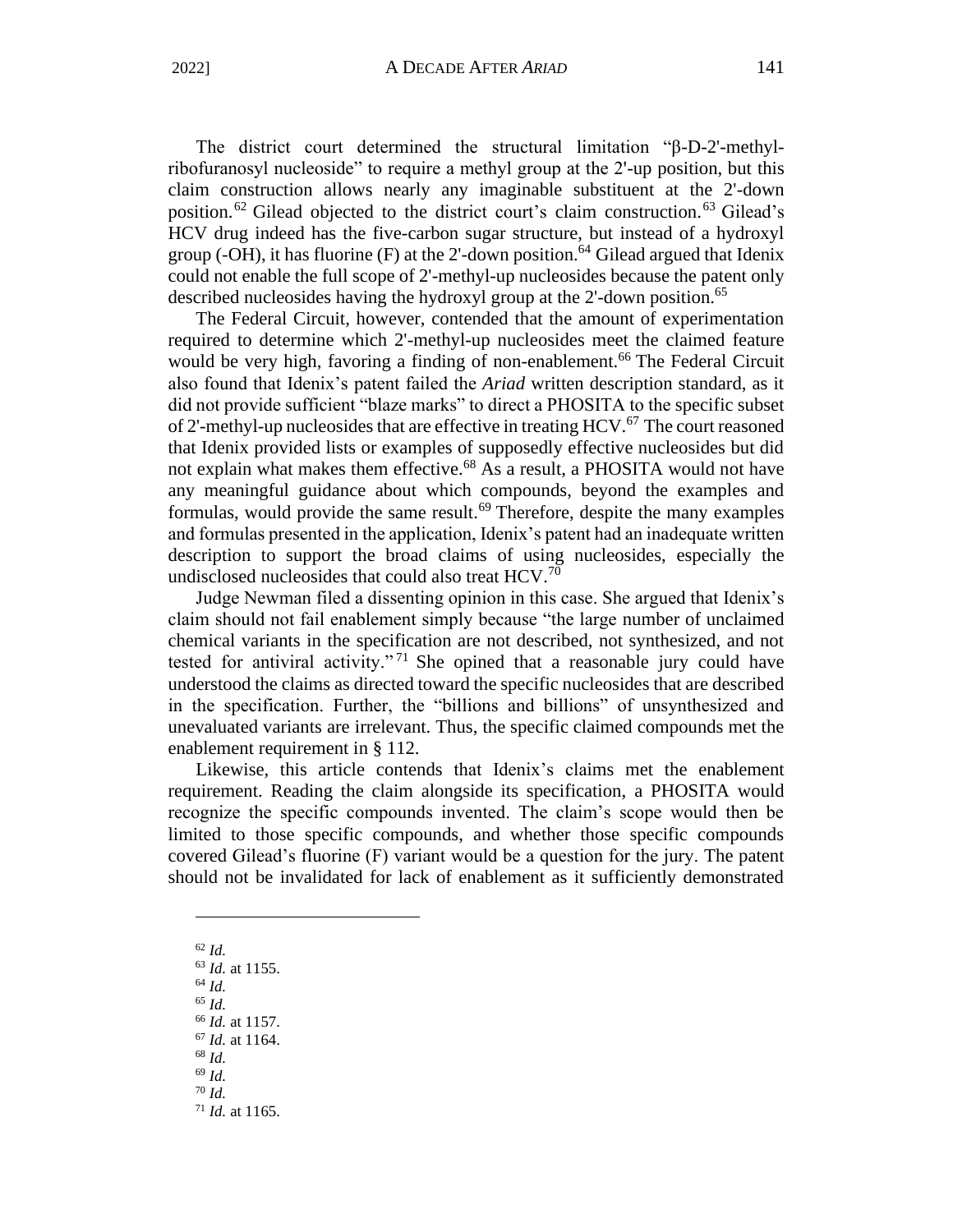hundreds of variants that could achieve the claim featured in the specification to support the genus claim. Additionally, the majority failed to delineate the level of detail or number of examples that would suffice the enablement requirement. Following the majority's logic, genus claims would be unenforceable. If an inventor could list every chemical in the genus, then the inventor could claim each chemical individually, and a genus claim would not be needed for protection. Eliminating genus claim protection would also harm the patent system because inventors would be more reluctant to file early, instead waiting for more examples to develop to attain broader protection. Consequently, such a policy hinders technology development.

Nevertheless, the *Idenix* court's application of the *Ariad*'s written description standard suggests that it is essentially a test of whether an application persuades the PHOSITA that the invention works. The *Idenix* court reasoned that a PHOSITA would not "visualize or recognize the members of the genus" to include 2'-fluorodown as the patentee proposed.<sup>72</sup> The court further stated that "[the patentee] provide[s] lists or examples of supposedly effective nucleosides, but do[es] not explain what makes them effective, or why."<sup>73</sup> This illustrates that the court was concerned about patentees trying to use genus claims in cutting-edge research, as the court wants to delay granting licenses until all variants within the genus have been invented. Therefore, the *Idenix* court, like in *Ariad*, was concerned about a patentee not disclosing enough detailed information for the PHOSITA to learn and build upon the patented invention.

V. THE ACTUAL WRITTEN DESCRIPTION STANDARD USED IN *ARIAD*: "THAT THE SPECIFICATION PROVIDES A REASON TO BELIEVE THE INVENTION FUNCTIONS AS CLAIMED"

What exact standard for written description did the Ariad court have in mind? Considering Ariad's patent likely enabled a PHOSITA to accomplish the invention without undue experimentation, this raises the question of what more was needed to satisfy the written description requirement.

The USPTO presented policy arguments in favor of having a written description requirement in its amicus brief submitted to the Federal Circuit in *Ariad*. The USPTO noted that written descriptions facilitate patent examination. Furthermore, the USPTO argued enablement is not alone sufficient to police research plan patents, stating that though "a biological or chemical molecule . . . claimed solely by reference to its function or effect" may be enabled, "[the] USPTO is not an experimental laboratory: it lacks both the facilities and the statutory mandate to determine, through empirical testing, whether any of millions of prior art inventions may have exhibited the recited function."<sup>74</sup> The following passage illustrates why the USPTO was also concerned about how a genus claim may take advantage of

<sup>72</sup> *Id.* at 1165.

<sup>73</sup> *Id.* at 1164.

<sup>&</sup>lt;sup>74</sup> Brief for the United States as Amicus Curiae Supporting Respondent at 21, Ariad Pharms. Inc. v. Eli Lilly & Co., 598 F.3d 1336 (Fed. Cir. 2010) (No. 2008-1248).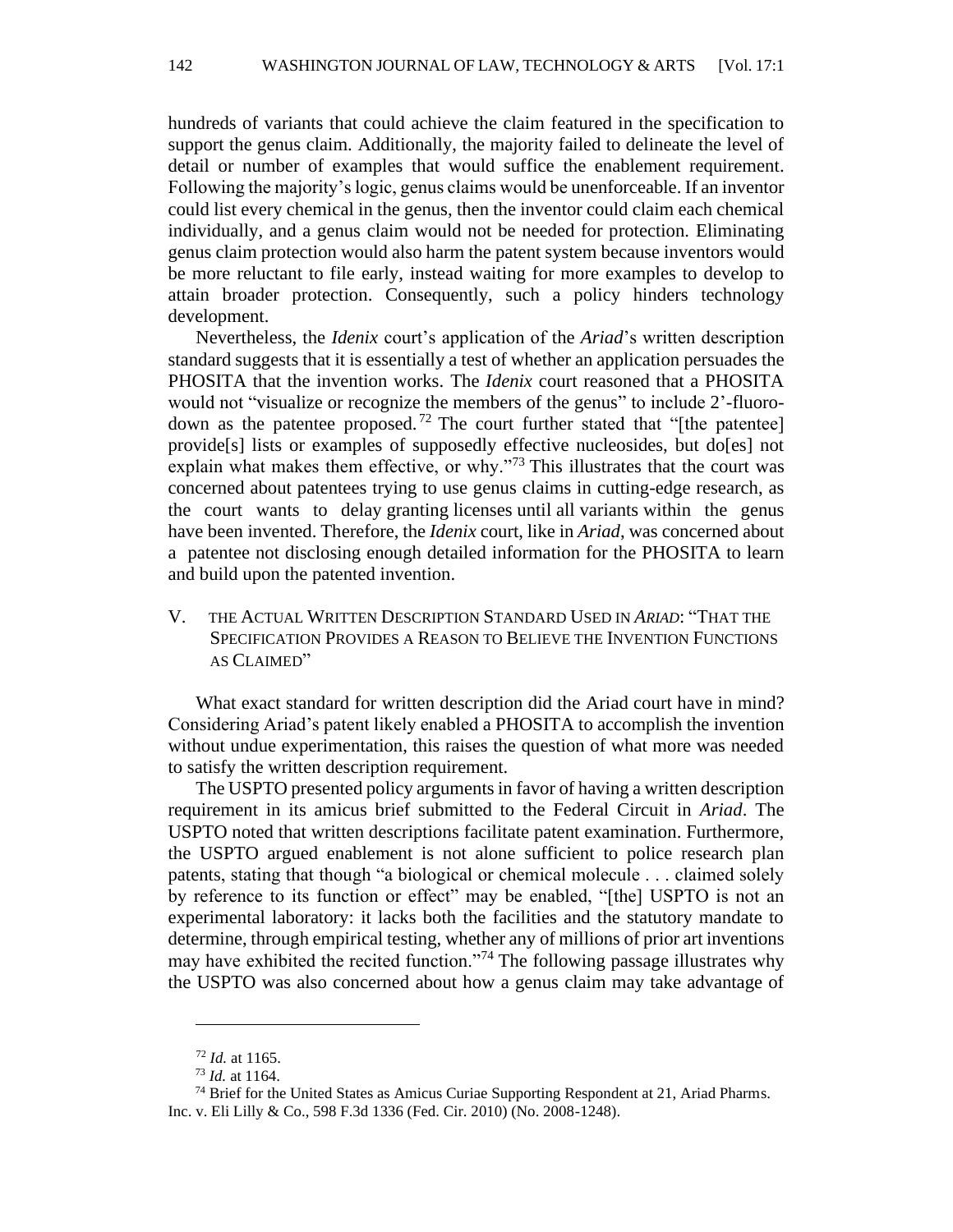the patent system without a separate written description requirement:

"[I]f an applicant's description of how to make and use a new chemical compound enabled others skilled in the art to make and use five, fifty, or even five hundred thousand additional compounds, it would be irrelevant that *the applicant had neither described those compounds nor provided any reason to believe they would function as claimed*. The applicant could claim them all—or, more likely, amend his claims later when it became clear that a particular compound was commercially valuable."<sup>75</sup>

Lastly, the USPTO noted research plan patents could abuse the patent system if enablement was their only requirement:

"[a]ny scientist with a promising plan of research need only file a patent application describing her research plan and its expected outcome. If the plan produces the desired outcome, the application may have enabled others skilled in the art to make and use the 'invention.' And if the research plan fails, all that is lost is the filing fee and the cost of preparing the patent application."<sup>76</sup>

The majority in *Ariad* provided a plausible standard for the written description requirement: a specification should provide a reason to believe the invention functions as claimed. Although Ariad's research plan enabled the PHOSITA to accomplish the claimed result without undue experimentation, it nevertheless was not eligible for protection because research plans, like the one in *Ariad*, fail to assure skilled artisans that the plan would work as claimed. One can enumerate the steps to build a time machine so that people can make a time machine, yet still, fail to provide any reason to believe the time machine would work. Under the majority's written description standard, this time machine patent would fail the written description requirement because its specification does not persuade a PHOSITA that the invention could actually travel time.

As discussed above, the Ariad court was concerned about research plan patents, and it wanted to distinguish the written description requirement from enablement. Thus, "asking a PHOSITA whether a specification provides a reason to believe the invention functions as claimed" appears to be the standard the majority had in mind in holding that Ariad did not meet the separate written description requirement.

#### *A. Ariad's patent specification failed to show the PHOSITA that the invention functioned as claimed.*

The Federal Circuit found Ariad's claimed invention did not amount to something more than a wish or plan.<sup>77</sup> The specification hypothesized three classes of molecules potentially capable of reducing NF-êB activity: specific inhibitors, dominantly interfering molecules, and decoy molecules. However, the patentees did not disclose enough information in their application to meet the written

<sup>75</sup> *Id.* at 15-16 (emphasis added).

<sup>76</sup> *Id.*

<sup>77</sup> *Ariad*, 598 F.3d at 1355.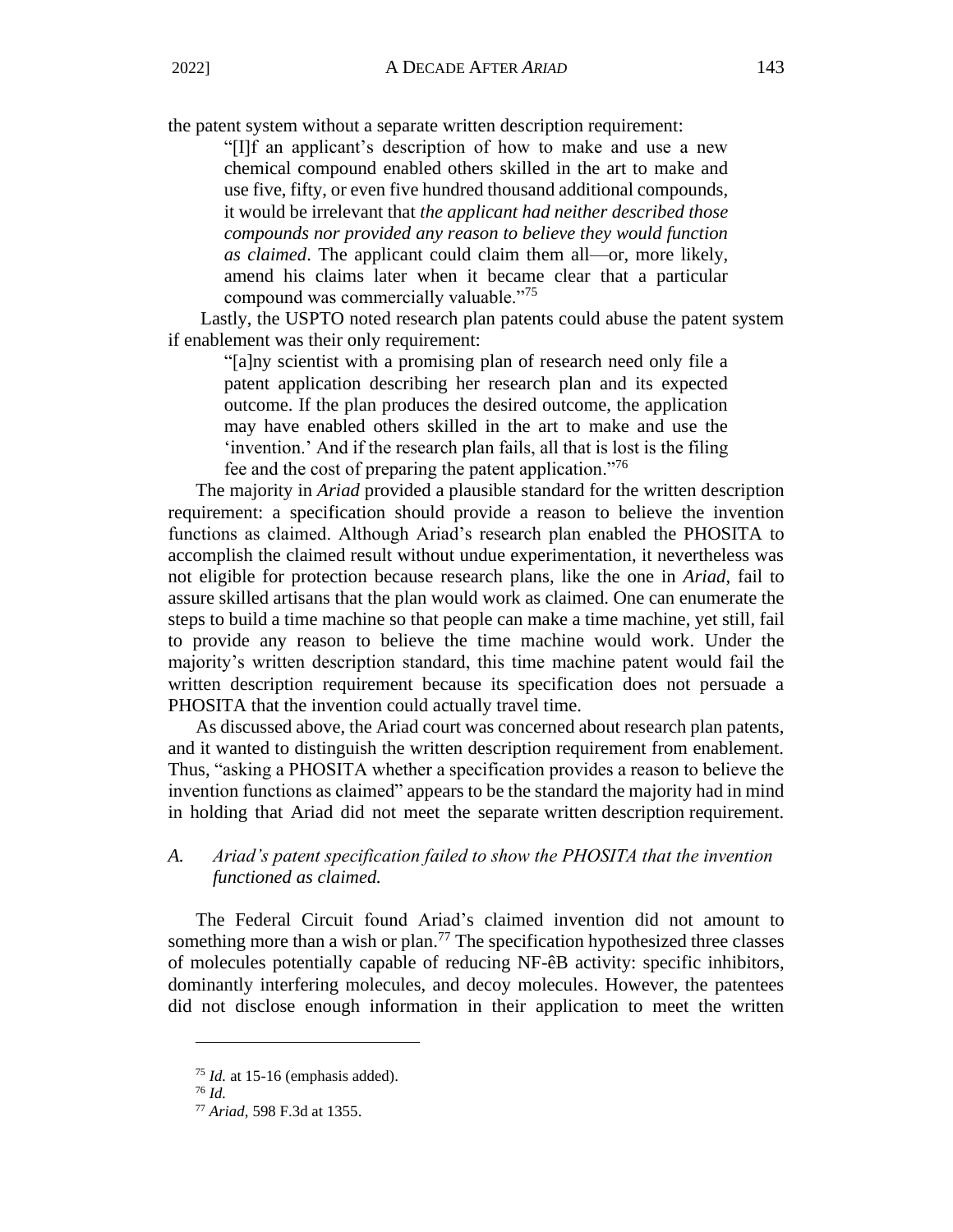description requirement.<sup>78</sup>

First, the court observed that the structure of specific inhibitors was not known until two years after the application was filed. Therefore, the inventors did not (and could not) identify the structure of specific inhibitors when they filed the application.<sup>79</sup>

Second, the specification acknowledged that dominantly interfering molecules could work only "*if* the DNA binding domain and the DNA polymerase domain of NF-êB [are] spatially distinct in the molecule."<sup>80</sup> The conditional language made the court suspect that the claimed invention was merely a wish because, if the inventors did not know whether the two domains are distinct, one of ordinary skill in the art would, at best, be equally ignorant.

Third, the court observed that although the inventors disclosed examples of decoy molecules, they failed to prove that the decoy molecules reduced NF-êB activity when they filed the application.<sup>81</sup> Instead, Ariad's expert witness relied on a 1990 publication that reported using decoy molecules to reduce NF-êB activity.<sup>82</sup>

Among the three hypothesized classes of molecules, the inventors either could not identify the structure of the molecules or could not prove that the molecules would work as they had hoped.<sup>83</sup> Therefore, the court decided that Ariad's patent claims were directed toward research plans and wishes, which are ineligible for patent protection under *UC* and *University of Rochester v. G.D. Searle & Co*. This article's proposed interpretation of *Ariad*'s written description standard, "whether a specification provides reason to believe the invention functions as claimed," allows the courts to screen for enabled research plan patents and invalidate them.

#### *B. Fair results can be achieved by applying this proposed* Ariad *standard.*

Under this article's proposed Ariad written description standard, an enabled research plan patent would be invalidated for failing to persuade a PHOSITA that the invention would function as claimed. In a Federal Circuit case after Ariad, an applicant disclosed 300 species in the specification to support the patent's genus claim, yet the Federal Circuit still found that the genus claim invalid because the claim was nothing but a wish.<sup>84</sup>

In *AbbVie Deutschland GmbH & Co., KG v. Janssen Biotech, Inc*., concerned a functional genus which claimed all human antibodies that help bind and neutralize the activity of human interleukin 12 (IL-12).<sup>85</sup> Reduction of IL-12 activity level can alleviate psoriasis and rheumatoid arthritis. $86$  In the specifications, the patents first

<sup>78</sup> *Id.*

<sup>79</sup> *Id.*

<sup>80</sup> *Id.* at 1356.

<sup>81</sup> *Id.* at 1357.

<sup>82</sup> *Id.*

<sup>83</sup> *Id.* at 1356-57.

<sup>84</sup> AbbVie Deutschland GmbH & Co., KG v. Janssen Biotech, Inc., 759 F.3d 1285 (Fed. Cir. 2014).

<sup>85</sup> *Id.* at 1292. <sup>86</sup> *Id.* at 1291.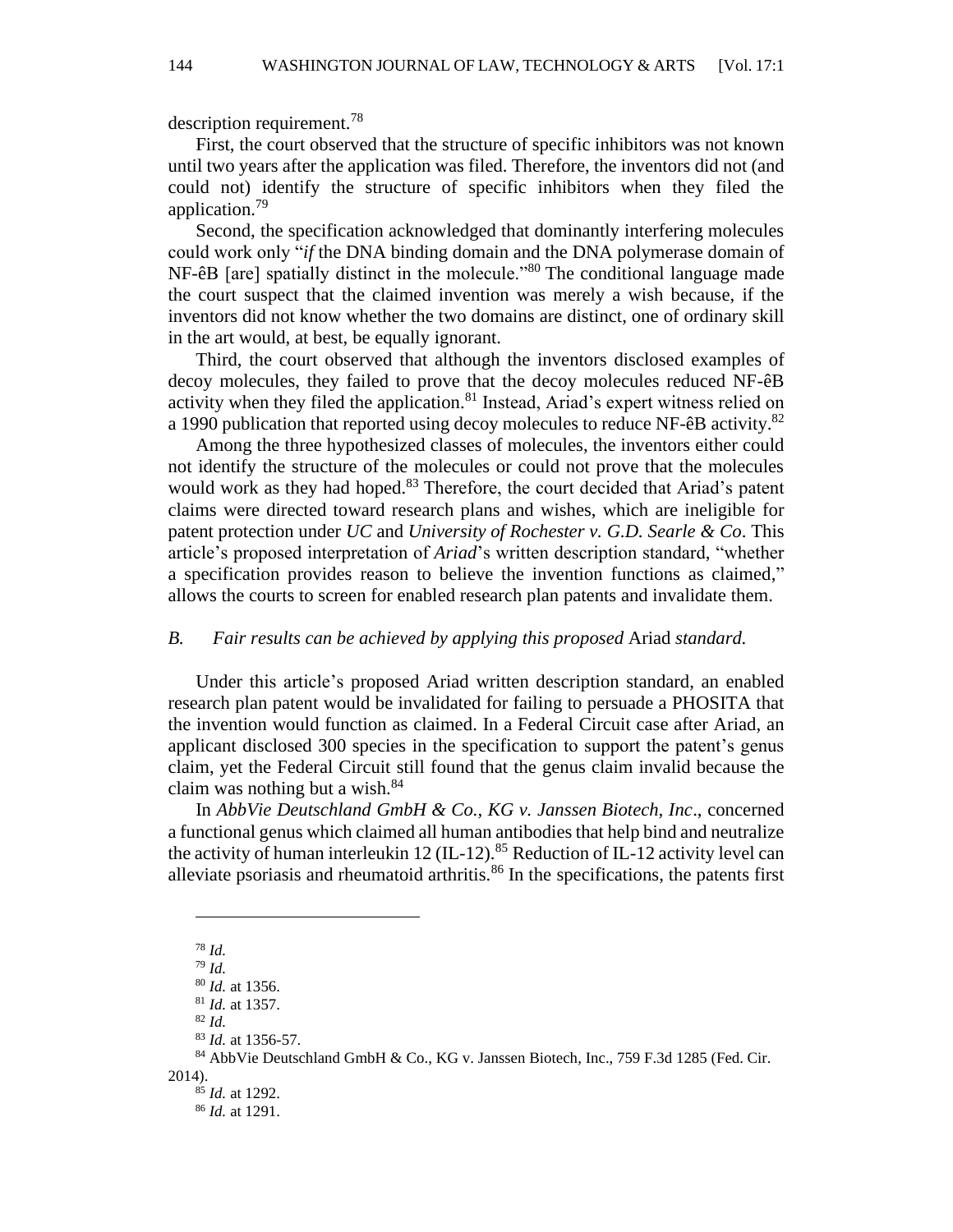identified Joe-9, an antibody that has some binding affinity for IL-12. $^{87}$  Then, the specification described 300 other antibodies having a range of IL-12 binding affinities, to support the broad genus claim.<sup>88</sup> However, all 300 of the described antibodies were structured almost exactly like Joe-9, as they were derived from Joe- $9.89$  They all shared VH3-type heavy chains and Lambda-type light chains.  $90$ 

Despite only disclosing Joe-9-type of antibody, AbbVie used its functional genus claim to attempt to cover all antibodies with binding affinity for IL-12. Thereafter, a competitor called Centocor developed its own human IL-12 neutralizing antibody drug, using transgenic mice technology to produce human antibodies. The antibody in Centocor's drug has VH5-type heavy chains (not VH3 type) and Kappa-type light chains (not Lambda-type) with about 50% sequence similarity in the variable regions, as compared to the Joe-9 antibodies. $91$ 

AbbVie sued Centocor for infringement. At trial, the jury determined that AbbVie's patent claims were invalid for inadequate written description, lack of enablement, and obviousness.<sup>92</sup> AbbVie appealed this decision.

In its subsequent ruling, the Federal Circuit began by quoting *Ariad* to explain that "the purpose of the written description requirement is to 'ensure that the scope of the right to exclude, as set forth in the claims, does not overreach the scope of the inventor's contribution to the field of art as described in the patent specification.<sup>"93</sup> The court then reaffirmed the *Ariad* standard of possession had been shown by disclosure in the patent.<sup>94</sup> The court quoted *Regents of the Univ. of California v. Eli Lilly & Co.* to articulate its genus claim standard:

[A] sufficient description of a genus . . . requires the disclosure of either a representative number of species falling within the scope of the genus or structural features common to the members of the genus so that one of skill in the art can 'visualize or recognize' the members of the genus.<sup>95</sup>

The court also noted that all of the antibodies described in AbbVie's patents were derived from Joe-9, had VH3-type heavy chains and Lambda-type light chains, and shared 90% or more sequence similarity in the variable regions.<sup>96</sup> The court further pointed out the patents did not disclose any other example or possibility that antibodies other than the Joe-9-type would work.<sup>97</sup> Moreover, the court recognized that Centocor's invention "differed considerably" from the Joe-9 antibodies, yet it was captured by AbbVie's broad genus claim.<sup>98</sup>

The court explained that the high quantity of species described in the

<sup>87</sup> *Id.* <sup>88</sup> *Id.* <sup>89</sup> *Id.* 

<sup>90</sup> *Id.*

<sup>91</sup> *Id.*

<sup>92</sup> *Id.* at 1294.

<sup>93</sup> *Id.* at 1299.

<sup>94</sup> *Id.*

<sup>95</sup> *Id.* (quoting Regents of the Univ. Of California v. Eli Lilly, 119 F.3d at 1568-69).

<sup>96</sup> *Id.* at 1300.

<sup>97</sup> *Id.* <sup>98</sup> *Id.*